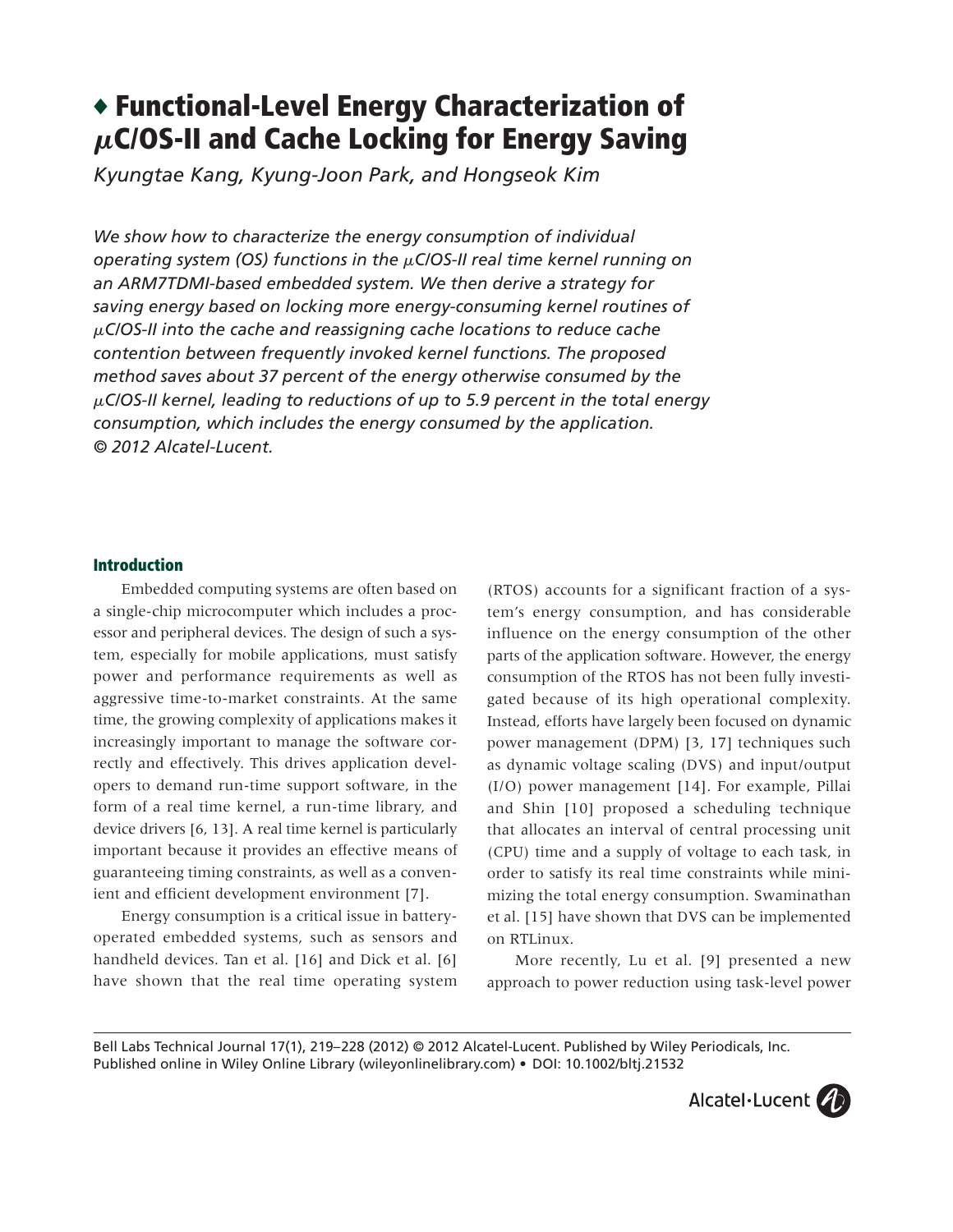| Panel 1. Abbreviations, Acronyms, and Terms                                                                                                                                                                                                                                             |                                                                                                                                                                                                                                                          |
|-----------------------------------------------------------------------------------------------------------------------------------------------------------------------------------------------------------------------------------------------------------------------------------------|----------------------------------------------------------------------------------------------------------------------------------------------------------------------------------------------------------------------------------------------------------|
| ADPCM-Adaptive differential pulse code<br>modulation<br>API-Application programming interface<br>CPU-Central processing unit<br><b>DES-Data Encryption Standard</b><br>DPM-Dynamic power management<br>DVS-Dynamic voltage scaling<br>EA-Energy aware<br>HAL-Hardware abstraction layer | I/O-Input/output<br>NOS-Network Operating System<br>OS-Operating system<br>PC-Personal computer<br><b>RTLinux-Real Time Linux</b><br>RTOS-Real time operating system<br>SES-Seoul National University energy scanner<br>SRAM-Static random access memory |

management techniques. They attribute power consumption to tasks that require services from hardware components, and then allow the operating system (OS) to control their power states on the basis of the detailed information about the tasks in the OS. They showed that this approach achieves a considerable improvement over existing device-level power management schemes.

However, in most previous research, little attention was focused on the energy consumed by the RTOS itself, which is known to be appreciable [16]. Dick et al. [6] characterized the power consumption of the  $\mu$ C/OS-II [8] real time kernel by running several applications on a Fujitsu SPARClite\* processor. They demonstrated that the manner in which the RTOS is used has a significant impact on the power consumption of this system. They also analyzed the effects of RTOS policies on power consumption. The project used an energy analysis framework based on a simulation.

Baynes et al. [2] analyzed the pattern of energy consumption in various operating systems, including  $\mu$ C/OS-II, Ecnidna, and NOS, and demonstrated that a large amount of energy is consumed by idle tasks. Acquaviva et al. [1] characterized the power consumption of the RTOS as independent of the application that is running. They describe the effects of context switching frequency on energy overhead, and relate them to the consequences of thread switching on the cache.

In this paper, we aim to make two contributions to this developing area of work. First, we propose an accurate technique for estimating the energy consumption of the  $\mu$ C/OS-II kernel on ARM7TDMI\*based embedded platforms. To this end, we use the Seoul National University energy scanner (SES) [12] energy measurement tool, which determines the energy used by a CPU core in a real hardware device, and augments this with energy profiles of the cache, memory, and bus obtained by simulations [5, 11]. Second, we show how cache locking can be used to improve the utilization of the cache memory and therefore reduce the energy consumed by  $\mu$ C/OS-II. Cache locking has been shown to be effective in increasing the predictability of task execution in real time systems [18]. However, to the best of our knowledge, there have been no previous attempts to save energy by taking advantage of cache locking.

The rest of this paper is organized as follows. Directly below, we describe an experiment to measure the energy used by  $\mu$ C/OS-II kernel functions. Next, we propose a mechanism to save energy. Following that, we present experimental results that assess the efficiency of the proposed mechanism. Finally, we offer our conclusions.

## **Energy Consumption of**  $\mu$ **C/OS-II**

 $\mu$ C/OS-II is a portable and fully preemptive RTOS which provides priority scheduling, inter-process communication, memory management, interrupt handling, and timer-related services. It was designed for embedded systems and can be easily ported to many different processor architectures. It is also modular, allowing developers to reduce memory consumption by including only the services they need. In addition,  $\mu$ C/OS-II provides a number of system services such as mailboxes, queues, semaphores, fixed-sized memory partitions, and time-related functions. A particular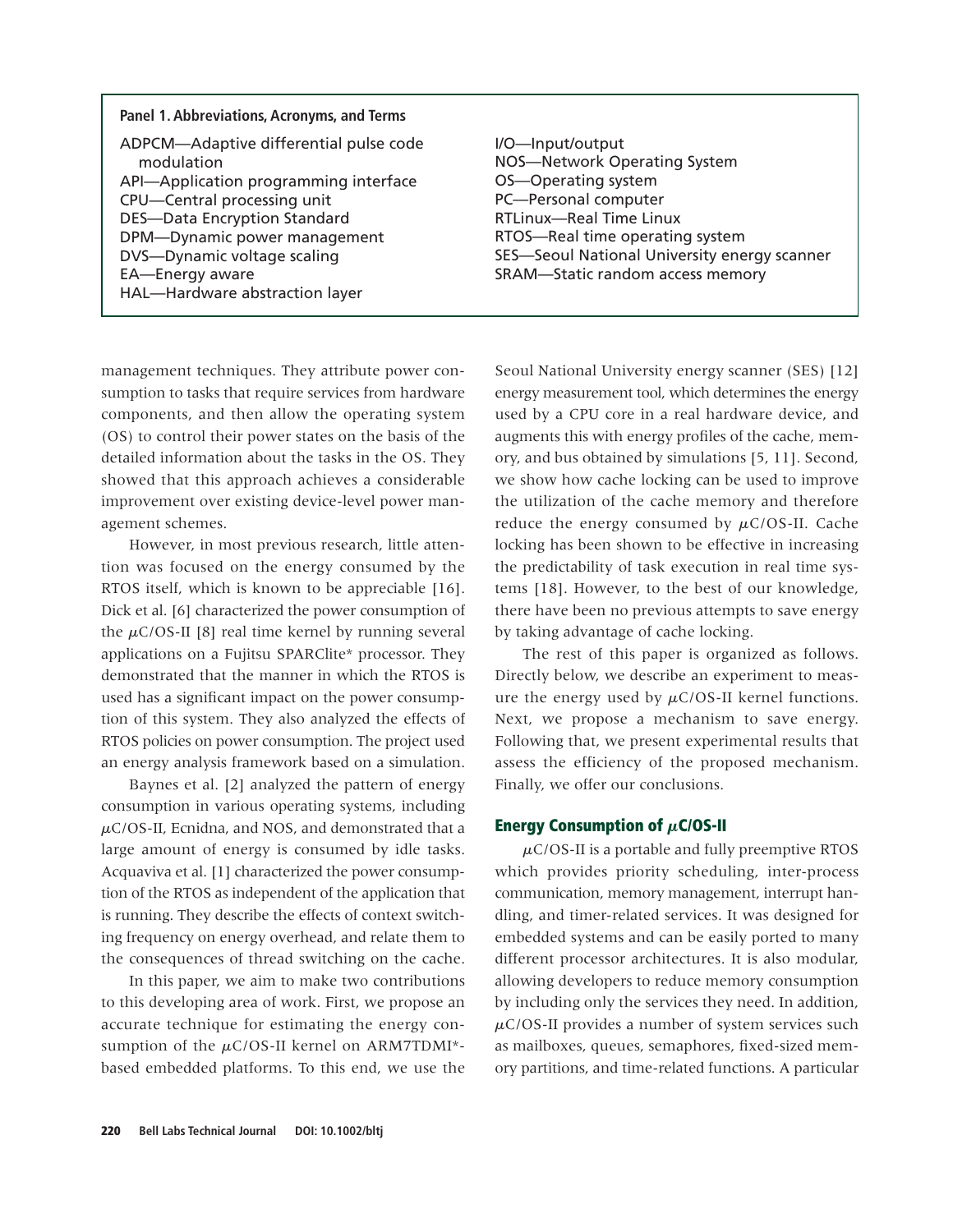feature of  $\mu$ C/OS-II is that all functions and services are deterministic, allowing energy consumption to be estimated accurately.

### **Energy Measurement Method**

The SES [12] can make cycle-accurate measurements of the energy used by a processor installed on an energy measurement board, which consists of an ARM7TDMI processor core, together with memory, controllers, and a profile acquisition module [5, 11]. The program to be executed on the processor under test is compiled on a host computer, and then transferred to the energy measurement board, where the program is run. A profile of the energy used by the CPU core during program execution is created and transferred to the host personal computer (PC), as shown in **Figure 1**. This profile drives an energy simulation of the cache, memory, and bus to determine the energy consumption of these components.

The final estimate of total energy consumption combines the real measurements of the processor with simulation results for the cache, memory, and bus [11].

The challenge of OS energy characterization is to separate the energy consumed by individual OS kernel functions. The SES was not designed to attribute energy consumption to individual functions, and therefore we modified it slightly to measure the energy consumption of each  $\mu$ C/OS-II kernel function. We assigned a block of memory addresses that is not required in normal operation (for example,  $0 \times 200000$ , as shown in **Figure 2**) to an energy measurement register. We then added code that runs when each  $\mu$ C/OS-II kernel function is invoked, and that writes a value specific to that function (for example,  $0 \times 02$ ) into the register. When the simulator executes, these values index into an array and subsequent energy consumption is recorded cumulatively in the corresponding array element, also shown in Figure 2. Each array element is a



#### *Figure 1.*

*Cycle-accurate energy profiling using the SES.*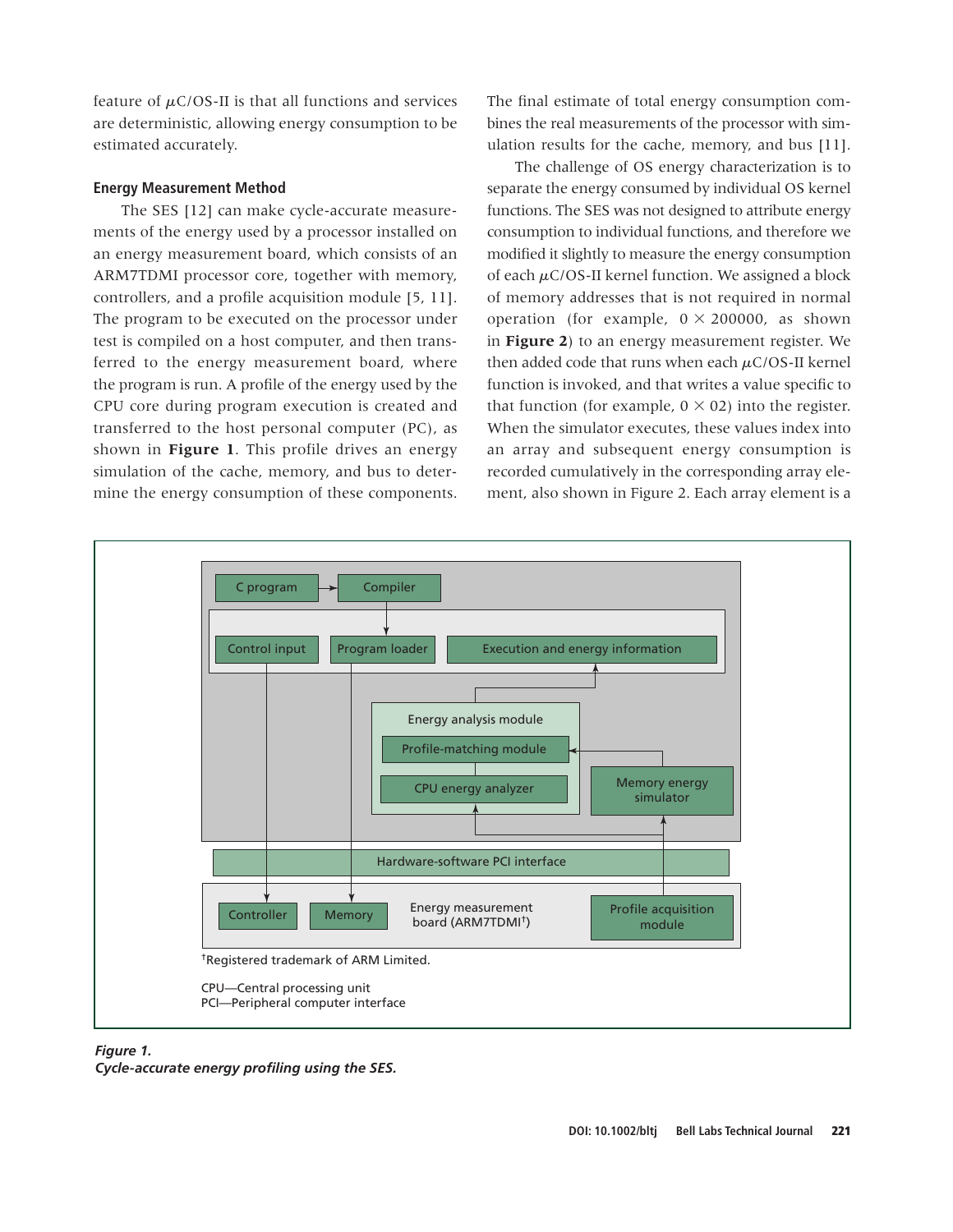

*Figure 2. Proposed method of energy information collection.*

vector of values corresponding to the energy consumption of the CPU, the cache memory, and the external memory. Thus the completed array provides energy data which is attributed to every  $\mu$ C/OS-II kernel function and application.

## Energy Consumed by  $\mu$ C/OS-II Kernel Functions

We used a set of three tasks for the experiment: Data Encryption Standard (DES) encoding and decoding, adaptive differential pulse code modulation (ADPCM) encoding and decoding, and matrix multiplication. These tasks are scheduled in a round-robin manner, with a timer interrupt period of 20 ms.

Running those task-sets, we measured the energy consumed by the  $\mu$ C/OS-II kernel functions, when 8K two-way associative data and instruction caches, and typical SDRAM main memory systems having 32-bit data width and 64 MB capacity with four Samsung K4S280832B-TC1L devices, are in use. **Figure 3** shows the results on the ratio of the energy consumption as a percentage of the total OS energy consumption and invocation frequency of  $\mu$ C/OS-II kernel functions, which we will use later in determining which function to lock into the cache.

In general, the energy consumption increases as the frequency of each OS function call increases. However, though OS\_ENTER\_CRITICAL and OS\_EXIT\_ CRITICAL are called most frequently, they consume little energy because they only consist of a few lines of assembly language.

## **An Energy-Saving Strategy**

We will next describe an energy-saving strategy that involves cache locking, focusing first on code



#### *Figure 3.*

*Ratio of energy consumption as a percentage of total OS energy consumption and frequency of OS kernal functions.*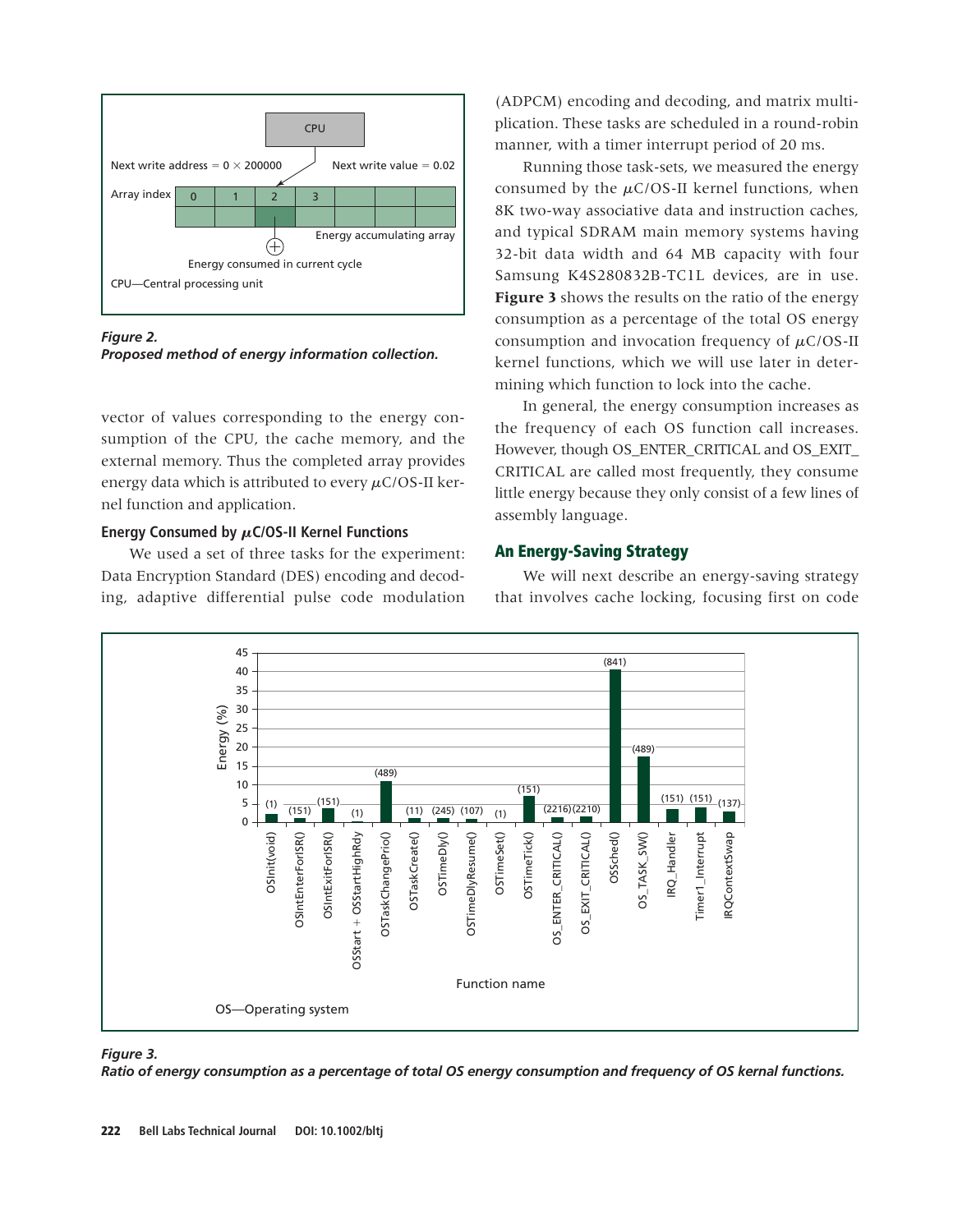rearrangement techniques and then on the software architecture.

## **Cache Locking and Code Rearrangement**

When a cache miss occurs, the CPU enters a stall cycle during which it consumes energy without performing any instructions. In addition, external memory references are required to fetch the missed instruction and data from external memory, and these consume a considerable amount of energy. External memory references make a major contribution to the energy used by the memory. Thus the cache hit ratio has a significant effect on the energy consumption of the system as a whole.

Task switching is one cause of cache misses in a multitasking system. If there are many tasks to run, there will be frequent task switching and many cache misses. Sometimes a task may flush frequently used OS functions out of the cache repeatedly in an illconsidered way. By locking OS functions such as task switching and timer interrupt into the cache, these functions do not need to be fetched from memory (which increases the cache hit ratio), thus reducing energy consumption. However, this is not a significant drawback if each task is still able to access enough cache memory to exploit the entire locality that is available during the time-slot allocated within a multitasking system.

Obviously, if more than one kernel function is located at the same address when it is in the cache, then these several functions cannot be locked into a cache. To avoid this problem, we changed the binding address of colliding functions so they occupy separate locations.

## **Software Architecture for Cache Locking**

After we ported  $\mu$ C/OS-II to the SES hardware, we modified the SES energy simulator to model the cache locking mechanism. We did this by adding a "locked" bit to the cache structure. If this bit is set, the cache controller does not flush that address.

To control cache locking from an application, the application programming interface (API) functions and the cache management functions were implemented in our modified "energy aware" (EA) API layer, and cache management functions that were used for locking and unlocking the instruction or data cache were implemented in the hardware abstraction layer (HAL), as shown in **Figure 4**. An application can request locking for any  $\mu$ C/OS-II kernel function in the cache using the EA API functions. A new EA manager layer communicates the function addresses to be locked to the memory simulator, where the requests are eventually handled.

In the experiment, we predetermined the set of functions to be locked before creating the tasks to be run. In a practical implementation, we would expect



### *Figure 4.*

*Implementation of API and cache management functions.*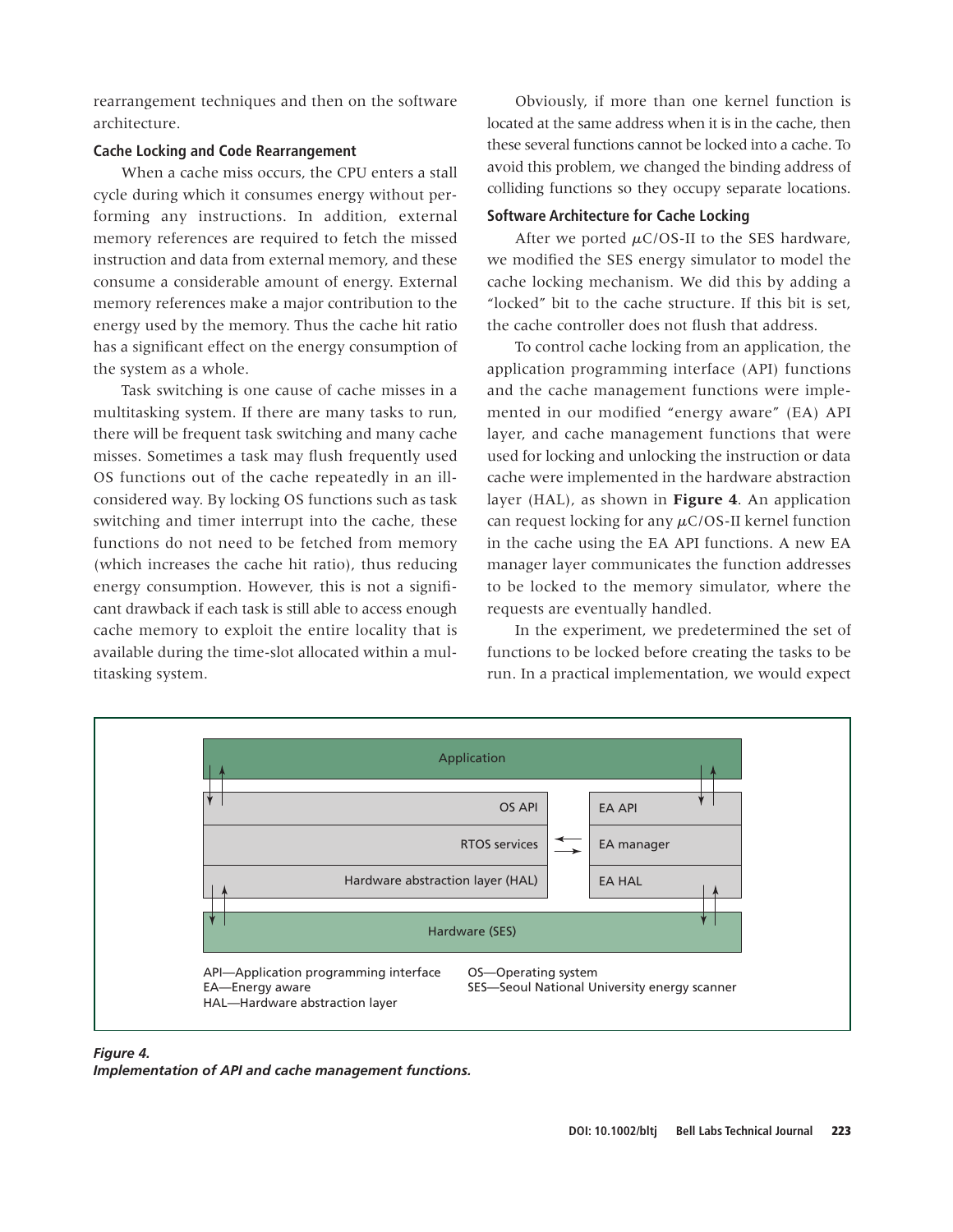the EA manager to receive run-time energy information from the  $\mu$ C/OS-II kernel, to dynamically control the cache to reduce energy consumption.

## **Experimental Results**

We now analyze the effect of locking some OS kernel routines into the cache. Because the functions OSSched, OS\_TASK\_SW, OSTimeTick, and IRQContextSwap use a large amount of energy, we designated these functions as candidates for locking. Note that OSTaskChangePrio, which is used to simulate round-robin scheduling, also appears to consume a lot of energy; however we do not consider locking it into the cache because we would not expect it to be used frequently in normal real time operations.

**Table I** shows the sets of kernel functions which were locked into the cache in our tests. The reference locking set *Ref* contains no functions, and thus none are locked into the cache when this set is used. The locking set *Lock1* contains one function, OSSched, which is locked into the cache. *Lock2* also contains OSSched, as well as the additional function OSTimeTick. In the second reference set, *Ref2*, we changed the binding address of OS\_TASK\_SW so that it can be locked in the cache with OSSched. Previously, these two functions occupied the same location in the cache, meaning that neither of them could be locked. The locking sets *Lock3* through to *Lock7* retain this change and add the individual locked functions shown in the table.

| Table I. | Locking sets. |  |
|----------|---------------|--|
|          |               |  |

| Locking<br>sets | <b>Functions</b>         | Locked<br>bytes |  |
|-----------------|--------------------------|-----------------|--|
| Ref             | No locking               | ŋ               |  |
| Lock1           | OSSched                  | 208             |  |
| Lock2           | $Lock1 + OSTimeTick$     | 408             |  |
| Ref2            | Code rearrangement       | 0               |  |
| Lock3           | OSSched, OS TASK SW      | 300             |  |
| Lock4           | $lock3 + OSTimeTick$     | 500             |  |
| Lock5           | $Lock4 + IRQContextSwap$ | 618             |  |
| Lock6           | $Lock5 + OSTimeDly$      | 764             |  |
| Lock7           | $Lock6 + IRQH andler$    | 816             |  |

**Table II. Locking sets and their effects on total energy consumption and execution time, for 8K two-way associative instruction and data caches.**

| Locking<br>sets | Cache hit<br>ratio | Total<br>energy $(\mu_1)$ | Energy<br>saving |  |
|-----------------|--------------------|---------------------------|------------------|--|
| Ref             | 0.998714           | 29024793                  | $0\%$            |  |
| Lock1           | 0.998889           | 28666201                  | 1.24%            |  |
| Lock2           | 0.998921           | 28602051                  | 1.46%            |  |
| Ref2            | 0.999396           | 27837949                  | 4.09%            |  |
| Lock3           | 0.999403           | 27342815                  | 5.79%            |  |
| Lock4           | 0.999426           | 27300561                  | 5.94%            |  |
| Lock5           | 0.999441           | 27293431                  | 5.97%            |  |
| Lock6           | 0.999443           | 27290074                  | 5.98%            |  |
| Lock7           | 0.999433           | 27299343                  | 5.94%            |  |

**Table II** shows the total energy saved by cache locking. Clearly, locking functions into the cache saves energy. Additionally, the results show that simply rearranging code to avoid cache contention can have a significant effect on energy consumption. However, the results for *Lock5*, *Lock6*, and *Lock7* suggest that there is a limit to how many functions should be locked. Beyond this point, locking-in additional functions will decrease the energy savings because of the reduced cache memory that remains available for the application.

**Figure 5** attributes the energy savings to the OS and the application individually. This figure shows that up to 37 percent of the energy used by the OS can be saved by locking OS functions into the cache. However, as we lock more functions, the application increases its energy usage.

Our next step involved changing the cache size for both the data and instruction caches at the same time. **Table III** shows the energy saved by locking set *Lock5* for different cache sizes as compared to the reference locking set, *Ref*. As expected, a larger cache reduces the energy consumption because of improved performance in task execution. For example, the 2K cache is so small that contention occurs frequently, even if there is only one task, and so the energy consumption in the 2K cache is three or four times greater than that of a 4K cache. Locking OS functions into this cache naturally worsens the situation. As a result,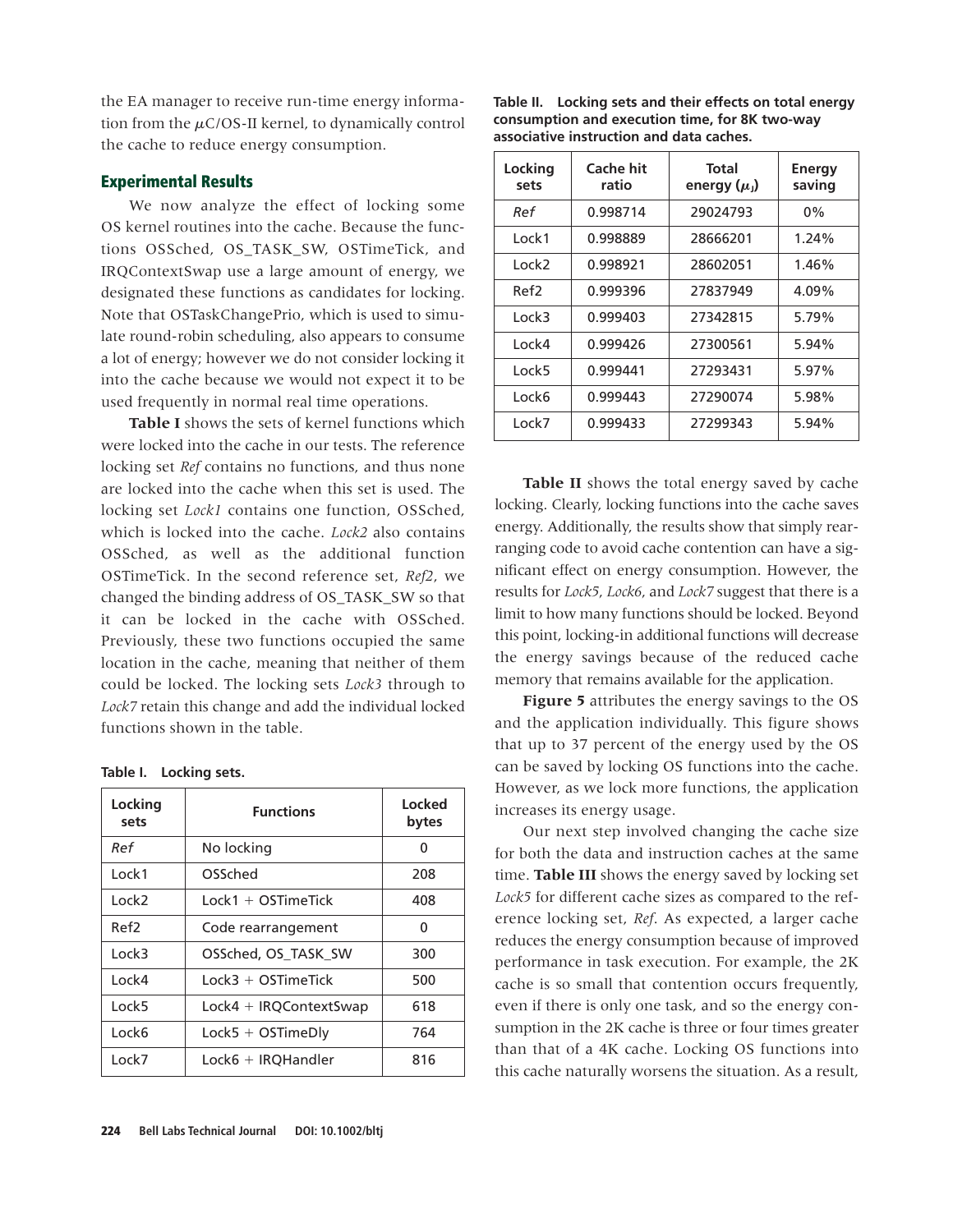

*Figure 5. Energy savings in the OS versus energy savings in the application.*

| <b>Setting</b>           | 64K      | 32K   | <b>16K</b> | 8Κ    | 4Κ    | 2K       |
|--------------------------|----------|-------|------------|-------|-------|----------|
| Energy $(\mu J)$ – Ref   | 33027    | 32432 | 31289      | 29622 | 33745 | 82401    |
| Energy $(\mu J)$ – Lock5 | 33028    | 32400 | 31079      | 27846 | 31608 | 112164   |
| Energy saving (%)        | $-0.003$ | 0.099 | 0.67       | 5.99  | 6.33  | $-36.12$ |

**Table III. Total energy consumption using various cache sizes.**

the energy savings driven by using the proposed locking scheme becomes negative when using 2K caches.

When the cache size is increased to 4K or 8K, locking the OS functions produces an improvement of 6.33 percent and 5.99 percent, respectively. These improvements in energy usage are from improved cache performance. However, with a 16K cache, the energy savings is reduced to 0.7 percent. The energy saved by locking the  $\mu$ C/OS-II kernel functions into the cache is minimal with the 32K cache, and with the 64K cache, energy use actually increases. This is because each cache is static random access memory (SRAM)-based and thus the larger the cache, the more energy the cache will consume. Further increases in cache size nullify the advantage of locking but increase the base energy costs.

For the last test, we added two more complex tasks in the task set to increase the workload of the system: a Reed-Solomon encoder/decoder pair that uses the Berlekamp [4] algorithm and a turbo encoder/decoder pair. The energy usages for locking set *Lock5* with different cache sizes and the reference locking set *Ref* are shown in **Table IV**. In general, the cache hit ratio decreases with the higher workload on the system. This suggests that the maximum energy savings achieved by using the proposed cache locking mechanism is higher than originally estimated when the workload on the system is high, as shown in Table IV. We can also see that energy savings begins to reach a saturation point with larger-size caches (here at 32K, unlike 16K in the original workload). Based on these results, we suggest that a more detailed study should be done to correlate the cache hit ratio with energy consumption, thereby gaining a better understanding of the system.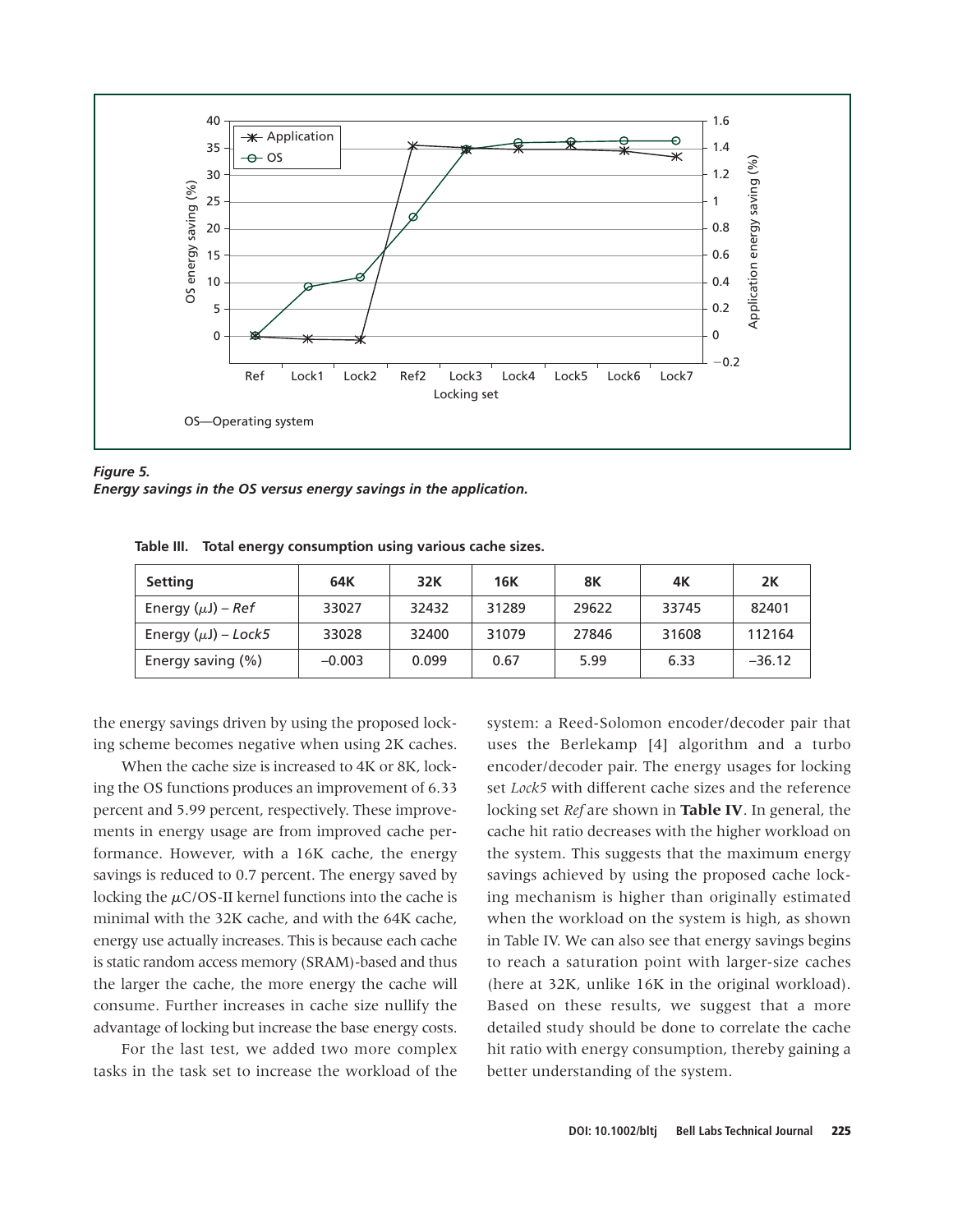| <b>Setting</b>           | 64K   | 32K   | <b>16K</b> | 8K    | 4K    | 2K       |
|--------------------------|-------|-------|------------|-------|-------|----------|
| Energy $(\mu J)$ – Ref   | 35002 | 34128 | 32035      | 35759 | 41126 | 91032    |
| Energy $(\mu J)$ – Lock5 | 34712 | 33105 | 29863      | 33164 | 40812 | 127004   |
| Energy saving (%)        | 0.828 | 2.997 | 6.78       | 7.25  | 0.76  | $-39.52$ |

**Table IV. Total energy consumption with increased workload.**

# **Conclusion**

We have introduced new measurement techniques to characterize the energy consumption of the  $\mu$ C/OS-II operating system. We showed that knowledge of the energy consumption pattern of a  $\mu$ C/OS-II kernel is important for the effectiveness of energy management polices based on cache-locking mechanisms. By locking frequently used OS routines into the cache and rearranging the code to avoid cache contention between these routines, we can achieve a 5.9 percent increase in total energy savings using 8K two-way associative data and instruction caches in the experiment.

 $\mu$ C/OS-II has a small kernel and the cache hit ratio is usually greater than 0.98. We plan to analyze the energy consumption of more extensive real time operating systems such as  $\mu$ Clinux and Windows\* CE. With these larger systems we expect the cache-locking effect to be more significant.

#### **Acknowledgements**

This research was supported in part by the research fund of Hanyang University (HY-2011-N), Ministry of Education, Science and Technology (MEST) and Daegu Gyeongbuk Institute of Science and Technology (DGIST) Convergence Science Center, and Sogang University Research Grant of 2011.

### **\*Trademarks**

ARM7TDMI is a registered trademark of ARM Limited. SPARClite is a registered trademark of SPARC International, Inc.

Windows is a registered trademark of Microsoft Corporation.

#### **References**

- [1] A. Acquaviva, L. Benini, and B. Riccò, "Energy Characterization of Embedded Real-Time Operating Systems," ACM SIGARCH Comput. Architecture News, 29:5 (2001), 13–18.
- [2] K. Baynes, C. Collins, E. Fiterman, B. Ganesh, P. Kohout, C. Smit, T. Zhang, and B. Jacob, "The

Performance and Energy Consumption of Embedded Real-Time Operating Systems," IEEE Trans. Comput., 52:11 (2003), 1454–1469.

- [3] L. Benini, A. Bogliolo, and G. De Micheli, "A Survey of Design Techniques for System-Level Dynamic Power Management," IEEE Trans. Very Large Scale Integration (VLSI) Syst., 8:3 (2000), 299–316.
- [4] E. R. Berlekamp, Algebraic Coding Theory, McGraw-Hill, New York, 1968.
- [5] N. Chang, K. Kim, and H. G. Lee, "Cycle-Accurate Energy Measurement and Characterization with a Case Study of the ARM7TDMI," IEEE Trans. Very Large Scale Integration (VLSI) Syst., 10:2 (2002), 146–154.
- [6] R. P. Dick, G. Lakshminarayana, A. Raghunathan, and N. K. Jha, "Power Analysis of Embedded Operating Systems," Proc. 37th Design Automation Conf. (DAC '00) (Los Angeles, CA, 2000), pp. 312–315.
- [7] J. G. Ganssle, "The Challenges of Real-Time Programming," Embedded Syst. Programming, 11:7 (1997), 20–26.
- [8] J. J. Labrosse, MicroC/OS-II: The Real-Time Kernel, CMP Books, Lawrence, KS, 2002.
- [9] Y.-H. Lu, L. Benini, and G. De Micheli, "Operating-System Directed Power Reduction," Proc. Internat. Symp. on Low Power Electron. and Design (ISLPED '00) (Rapallo, Ita., 2000), pp. 37–42.
- [10] P. Pillai and K. G. Shin, "Real-Time Dynamic Voltage Scaling for Low-Power Embedded Operating Systems," Proc. 18th ACM Symp. on Operating Syst. Principles (SOSP '01) (Banff, AB, Can., 2001), pp. 89–102.
- [11] H. Shim, Y. Joo, Y. Choi, H. G. Lee, and N. Chang, "Low-Energy Off-Chip SDRAM Memory Systems for Embedded Applications," ACM Trans. Embedded Comput. Syst., 2:1 (2003), 98–130.